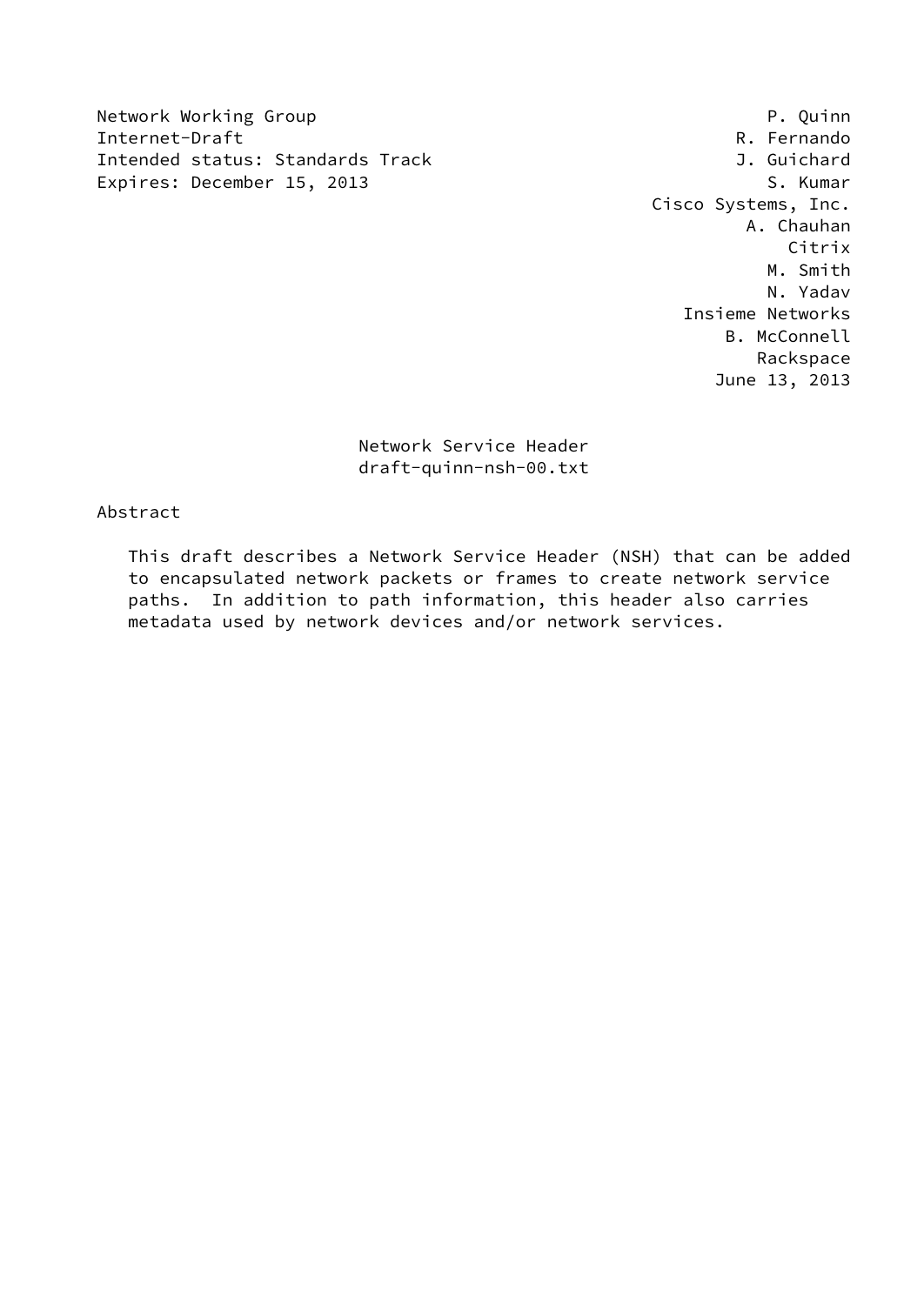<span id="page-1-1"></span>

| Network Service Header<br>Internet-Draft<br>June 2013 |  |
|-------------------------------------------------------|--|
|-------------------------------------------------------|--|

<span id="page-1-0"></span>[1](#page-1-0). Requirements Language

 The key words "MUST", "MUST NOT", "REQUIRED", "SHALL", "SHALL NOT", "SHOULD", "SHOULD NOT", "RECOMMENDED", "MAY", and "OPTIONAL" in this document are to be interpreted as described in [RFC 2119 \[RFC2119](https://datatracker.ietf.org/doc/pdf/rfc2119)].

Status of this Memo

 This Internet-Draft is submitted in full conformance with the provisions of [BCP 78](https://datatracker.ietf.org/doc/pdf/bcp78) and [BCP 79](https://datatracker.ietf.org/doc/pdf/bcp79).

 Internet-Drafts are working documents of the Internet Engineering Task Force (IETF). Note that other groups may also distribute working documents as Internet-Drafts. The list of current Internet Drafts is at<http://datatracker.ietf.org/drafts/current/>.

 Internet-Drafts are draft documents valid for a maximum of six months and may be updated, replaced, or obsoleted by other documents at any time. It is inappropriate to use Internet-Drafts as reference material or to cite them other than as "work in progress."

This Internet-Draft will expire on December 15, 2013.

Copyright Notice

 Copyright (c) 2013 IETF Trust and the persons identified as the document authors. All rights reserved.

This document is subject to **[BCP 78](https://datatracker.ietf.org/doc/pdf/bcp78)** and the IETF Trust's Legal Provisions Relating to IETF Documents [\(http://trustee.ietf.org/license-info](http://trustee.ietf.org/license-info)) in effect on the date of publication of this document. Please review these documents carefully, as they describe your rights and restrictions with respect to this document. Code Components extracted from this document must include Simplified BSD License text as described in Section 4.e of the Trust Legal Provisions and are provided without warranty as described in the Simplified BSD License.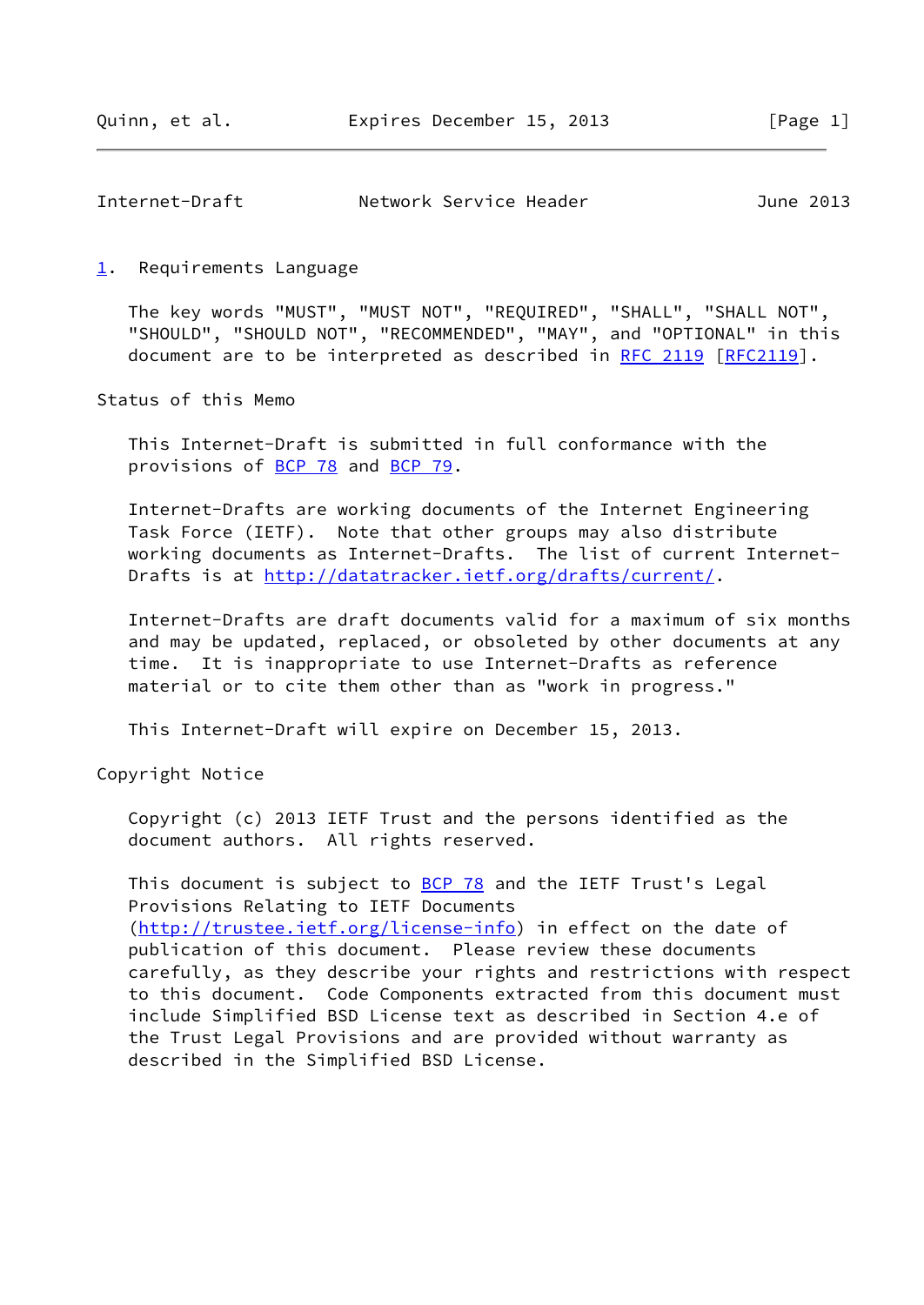Quinn, et al. Expires December 15, 2013 [Page 2]

 $\overline{\phantom{a}}$ 

Internet-Draft Network Service Header June 2013

# Table of Contents

| Requirements Language $\dots \dots \dots \dots \dots \dots \dots \dots$                        |                |
|------------------------------------------------------------------------------------------------|----------------|
| 2.                                                                                             |                |
| 2.1.                                                                                           | $\overline{4}$ |
| Problem Statement $\ldots \ldots \ldots \ldots \ldots \ldots \ldots \frac{5}{2}$<br>2.2.       |                |
|                                                                                                |                |
| 3.1.                                                                                           |                |
|                                                                                                |                |
|                                                                                                |                |
| 3.4.                                                                                           |                |
| 4.                                                                                             |                |
| 5.                                                                                             |                |
| Security Considerations $\ldots \ldots \ldots \ldots \ldots \ldots \ldots \frac{15}{15}$<br>6. |                |
| 7.                                                                                             |                |
| 8.                                                                                             |                |
| 9.                                                                                             |                |
| Normative References 18<br>9.1.                                                                |                |
| Informative References 18<br>9.2.                                                              |                |
|                                                                                                |                |
|                                                                                                |                |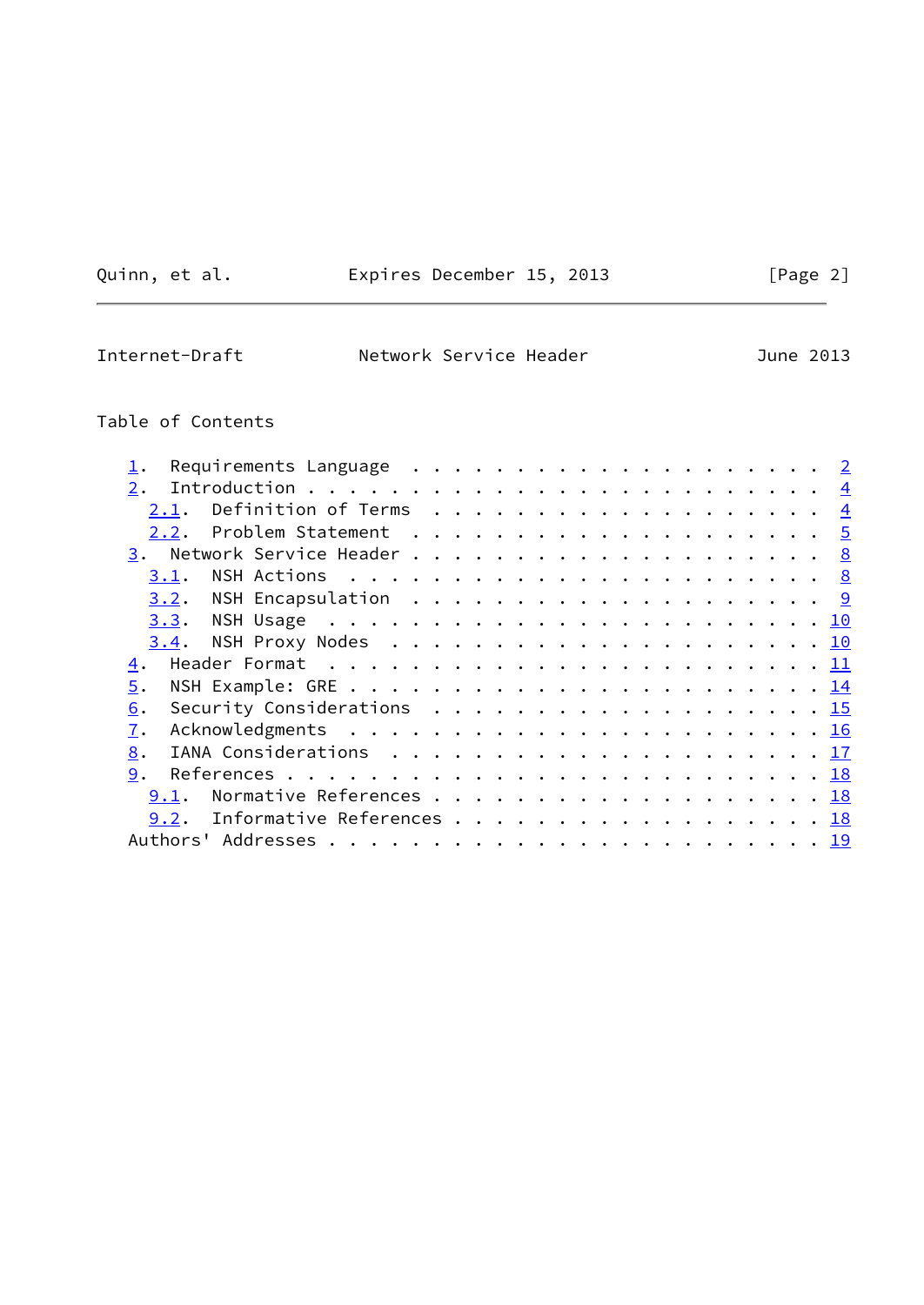Quinn, et al. Expires December 15, 2013 [Page 3]

<span id="page-3-1"></span>Internet-Draft Network Service Header June 2013

### <span id="page-3-0"></span>[2](#page-3-0). Introduction

 Network services are widely deployed and essential in many networks. The services provide a range of functions such as security, WAN acceleration, and server load balancing. Service functions that form part of the overall service may be physically located at different points in the network infrastructure such as the wide area network, data center, campus, and so forth.

 The current network service deployment models are relatively static, and bound to topology for insertion and policy selection. Furthermore, they do not adapt well to elastic service environments enabled by virtualization.

 New data center network and cloud architectures require more flexible network service deployment models. Additionally, the transition to virtual platforms requires an agile service insertion model that supports elastic service delivery; the movement of service functions and application workloads in the network and the ability to easily bind service policy to granular information such as per-subscriber state are necessary.

The approach taken by NSH is composed of two elements:

- 1. Fixed size, transport independent per-packet/frame service meta data
- 2. Data plane encapsulation that utilizes the network overlay topology used to deliver packets to the requisite services.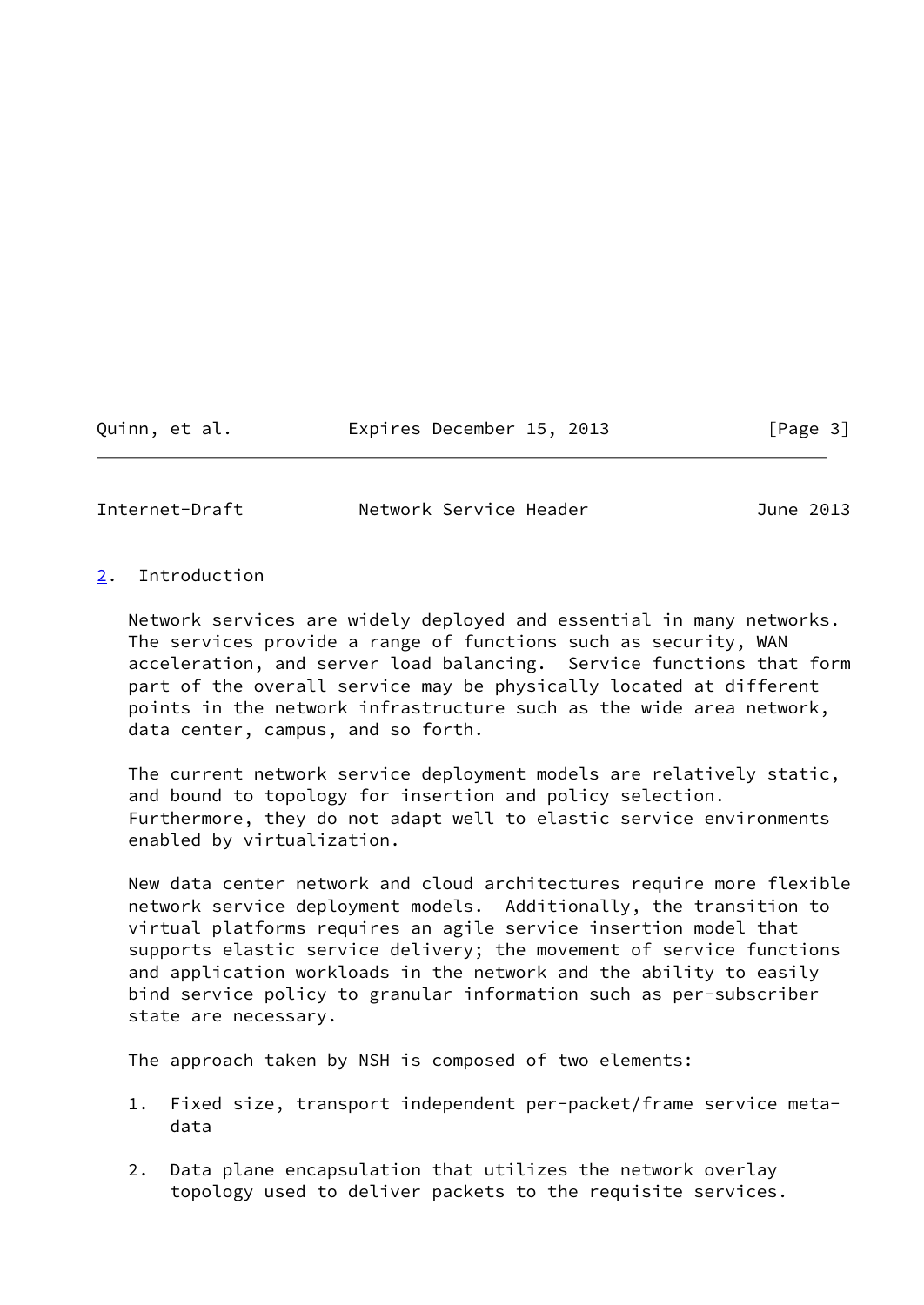NSH is designed to be easy to implement across a range of devices, both physical and virtual, including hardware forwarding elements. An NSH aware control plane is outside the scope of this document.

<span id="page-4-0"></span>[2.1](#page-4-0). Definition of Terms

- Classification: Locally instantiated policy and customer/network/ service profile matching of traffic flows for identification of appropriate outbound forwarding actions.
- Network Node/Element: Device that forwards packets or frames based on outer header information. In most cases is not aware of the presence of NSH.
- Network Overlay: Logical network built on top of existing network (the underlay). Packets are encapsulated or tunneled to create the overlay network topology.

| Quinn, et al. |  | Expires December 15, 2013 |  | [Page 4] |
|---------------|--|---------------------------|--|----------|
|               |  |                           |  |          |

<span id="page-4-1"></span>Internet-Draft Network Service Header June 2013

- Network Service Header: Data plane header added to frames/packets. The header contains information required for service chaining, as well as metadata added and consumed by network nodes and service elements.
- Service Chain: A service chain defines the services required (e.g. FW), and their order (service1  $\rightarrow$  service2) that must be applied to packets and/or frames. Service chains need not be linear, rather they are represented by a graph topology.
- Service Classifier: Function that performs classification and imposes an NSH. Creates a service path. Non-initial (i.e. subsequent) classification can occur as needed and can alter, or create a new service path.
- Service Hop: NSH aware node, akin to an IP hop but in the service overlay (tracked in an NSH).
- Service Path: Forwarding path used for delivery of traffic along a service chain. A service path is a series of service hops.

Service Node: Physical or virtual element providing one or more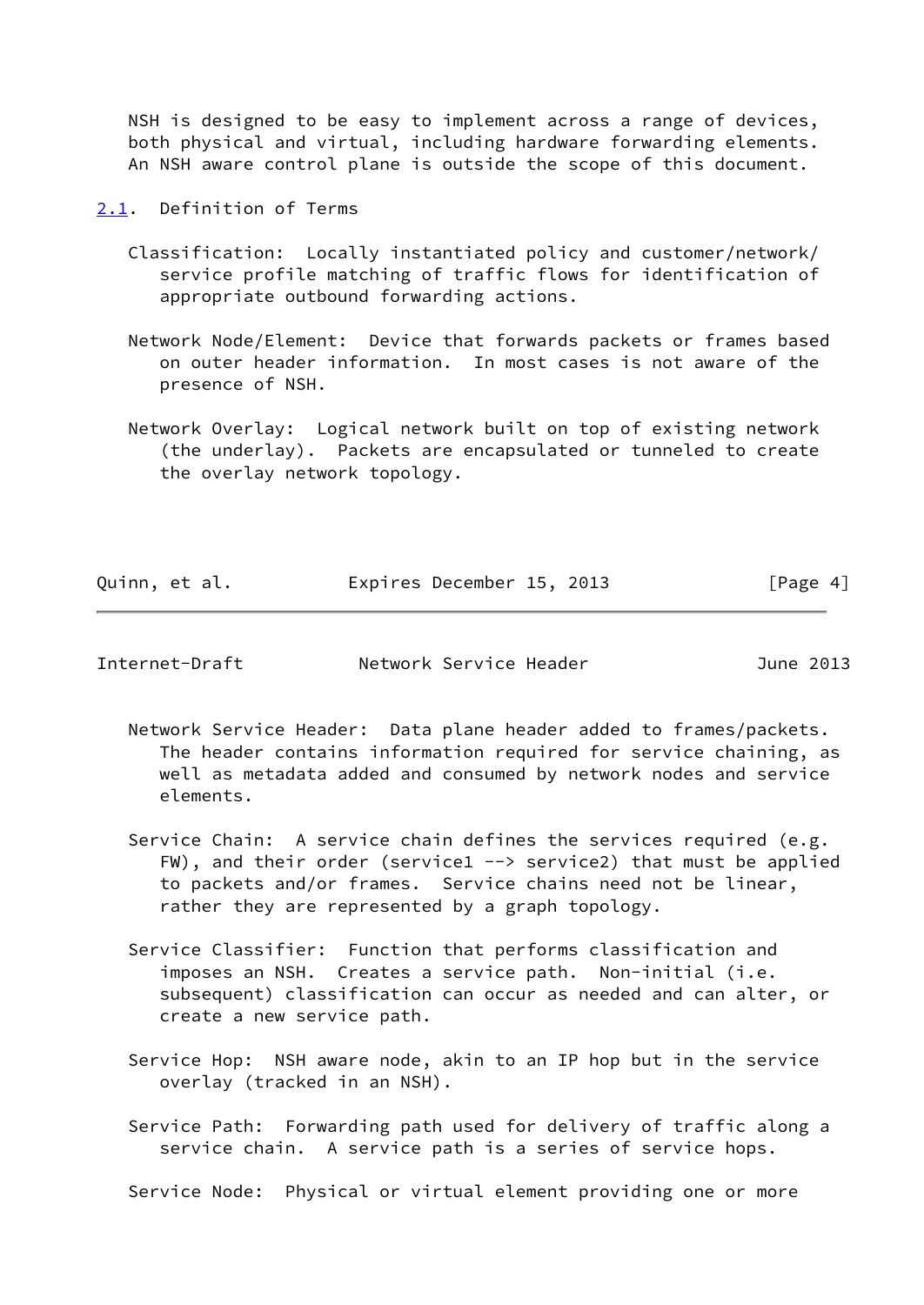service functions. Service nodes utilize NSH for path and other information.

- Service Path Segment: A segment of a service path between two service nodes.
- Network Service: An externally visible service offered by a network operator; a service may consist of a single service function or a composite built from several service functions executed in one or more pre-determined sequences.
- NSH Proxy: Acts as a gateway: removes and inserts NSH on behalf of a service that is not NSH aware.
- Service Function: A service function (NAT, FW, DPI, IDS, application based packet treatment), application, compute resource, storage, or content used singularly or in collaboration with other service functions to enable a service offered by a network operator.

<span id="page-5-0"></span>[2.2](#page-5-0). Problem Statement

 Network Service Header (NSH) addresses several limitations associated with network service deployment today:

|  | Quinn, et al. |  | Expires December 15, 2013 |  |  |  | [Page 5] |  |
|--|---------------|--|---------------------------|--|--|--|----------|--|
|--|---------------|--|---------------------------|--|--|--|----------|--|

| Internet-Draft<br>Network Service Header | June 2013 |
|------------------------------------------|-----------|
|------------------------------------------|-----------|

 1. Topological Dependencies: Network service deployments are often coupled to the physical network topology creating artificial constraints on delivery. These topologies serve only to "insert" the service function; they are not required from a native packet delivery perspective. For example, firewalls often require an "in" and "out" L2 segment and adding a new firewall requires changing the topology (i.e. adding new L2 segments).

As more services are required - often with strict ordering topology changes are needed before and after each service resulting in complex network changes and device configuration. In such topologies, all traffic, whether a service needs to be applied or not, will often pass through the same strict order. A common example is web servers using a server load balancer as the default gateway. When the web service responds to non-load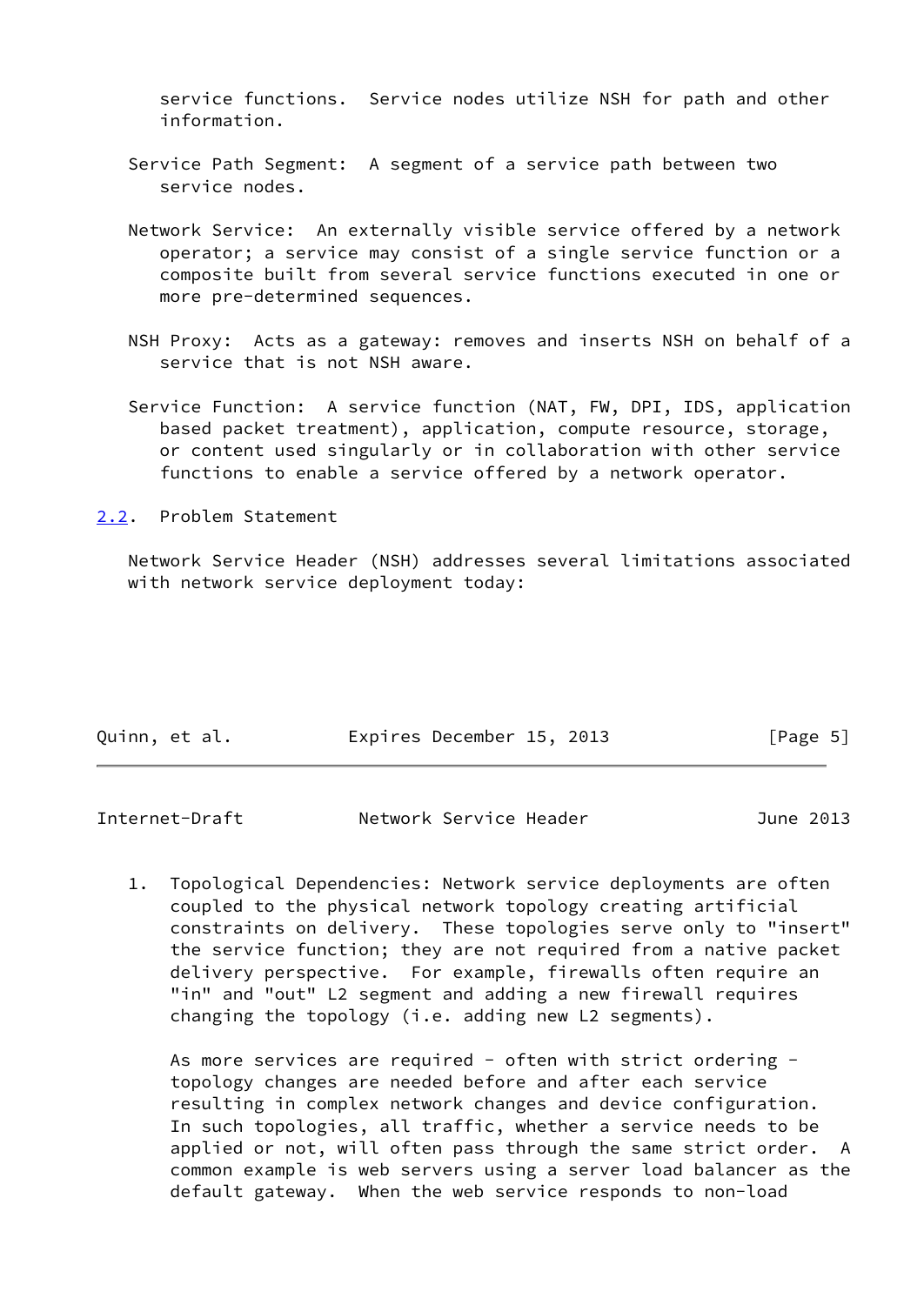balanced traffic (e.g. administrative or backup operations) all traffic from the server must traverse the load balancer forcing network administrators to create complex routing schemes or create additional interfaces to provide an alternate topology.

- 2. Service Chaining: Service functions are typically independent; service function 1 (Sf1)...service function n (SFn) are unrelated and there is no notion at the service layer that Sf1 occurs before Sf2. However, to an administrator many service functions have a strict ordering that must be in place, yet have no consistent way to impose and verify the deployed service ordering.
- 3. Service Policy Application: Service functions rely on either topology information such as VLANs or packet (re)classification to determine service policy selection, the service action taken. Topology information is increasingly less viable due to scaling, tenancy and complexity reasons. Per-service function packet classification is inefficient and prone to errors, duplicating functionality across services. Furthermore packet classification is often too coarse lacking the ability to determine class of traffic with enough detail.
- 4. Per-Service (re)Classification: Classification occurs at each service, independently from previous service functions. These unrelated classification events consume resources per service. More importantly, the classification functionality often differs per service and services cannot leverage the results from other deployed network or service.
- 5. Elastic Service Delivery: Given the current state of the art for adding/removing services largely centers around VLANs and routing changes, rapid changes to the service layer can be hard to

| Quinn, et al. | Expires December 15, 2013 | [Page 6] |
|---------------|---------------------------|----------|
|               |                           |          |

Internet-Draft Network Service Header June 2013

realize due to the risk and complexity of such changes.

- 6. Common Header Format: Various proprietary methods are used to share metadata and create service paths. An open header provides a common format for all network and service devices.
- 7. Limited End-to-End Service Visibility: Troubleshooting service related issues is a complex process that involve network and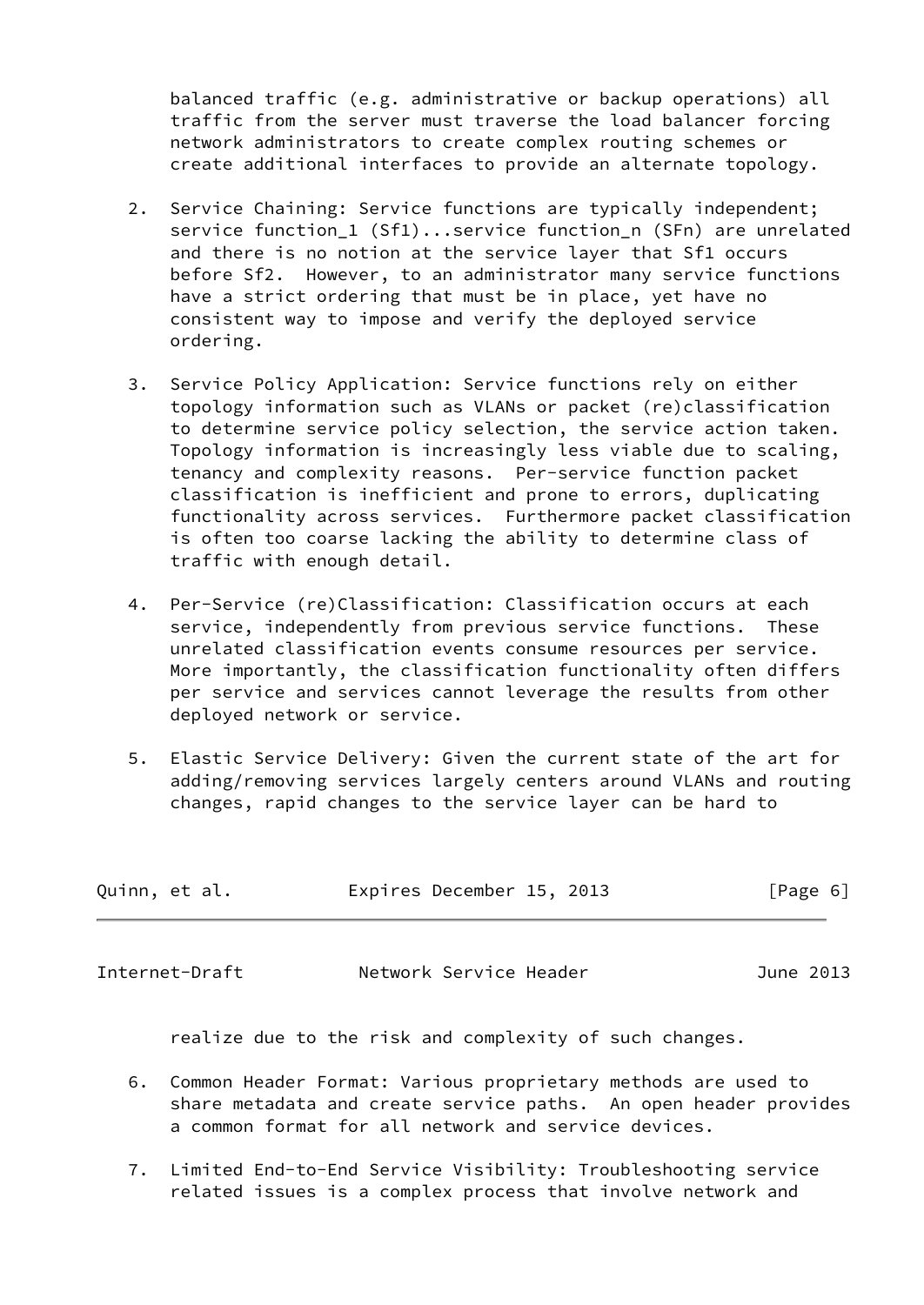service expertise.

 8. Transport Agnostic: Services can and will be deployed in networks with a range of transports, including under and overlays. The coupling of services to topology requires services to support many transports or for a transport gateway function to be present.

Quinn, et al. **Expires December 15, 2013** [Page 7]

<span id="page-7-1"></span>Internet-Draft Network Service Header June 2013

<span id="page-7-0"></span>[3](#page-7-0). Network Service Header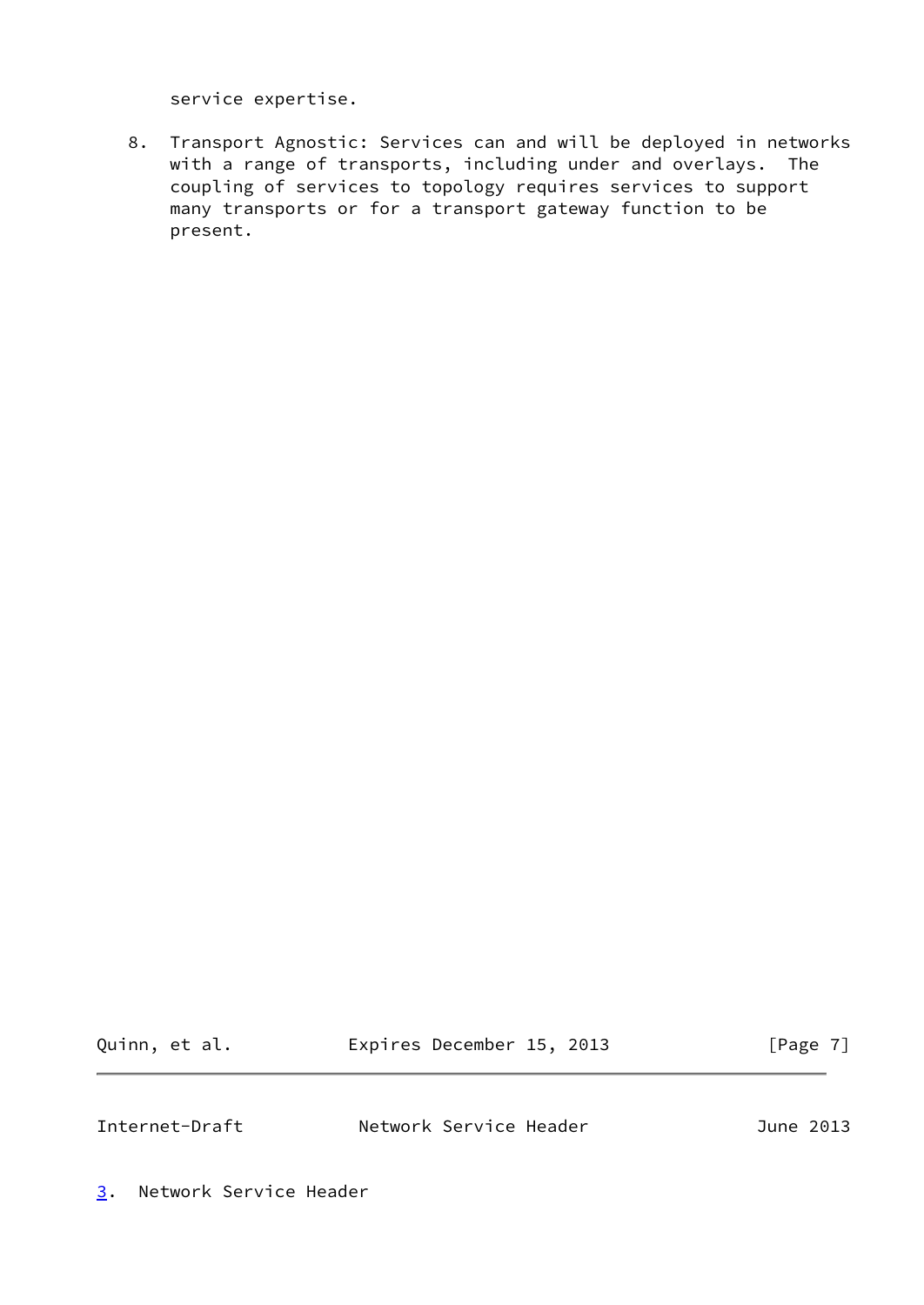A Network Service Header (NSH) is metadata added to a packet or frame that is used to create a service plane. The packets and the NSH are then encapsulated in an outer header for transport.

 The service header is added by a service classification function - a device or application - that determines which packets require servicing, and correspondingly which service path to follow to apply the appropriate service.

 A NSH is composed of a 64-bit base header, and four 32-bit context headers as shown in figure 1 below.

 0 1 2 3 4 5 6 7 8 9 0 1 2 3 4 5 6 7 8 9 0 1 2 3 4 5 6 7 8 9 0 1 +-+-+-+-+-+-+-+-+-+-+-+-+-+-+-+-+-+-+-+-+-+-+-+-+-+-+-+-+-+-+-+-+

| Base Header        |
|--------------------|
|                    |
| Context Header     |
|                    |
| Context Header     |
| Context Header     |
|                    |
| Context Header     |
| -+-+-+-+-+-+-+-+-+ |

#### Figure 1: Network Service Header

 Base header: provides information about the service header and service path identification.

Context headers: carry opaque metadata.

#### <span id="page-8-0"></span>[3.1](#page-8-0). NSH Actions

Service header aware nodes - service classifiers, services nodes, NSH proxies and forwarding elements in the service plane, have several possible header related actions:

 1. Insert/remove service header: These actions can occur at the start and end respectively of a service path or can be performed by a service function that determines that a service path must change due to local policy. Data is classified, and if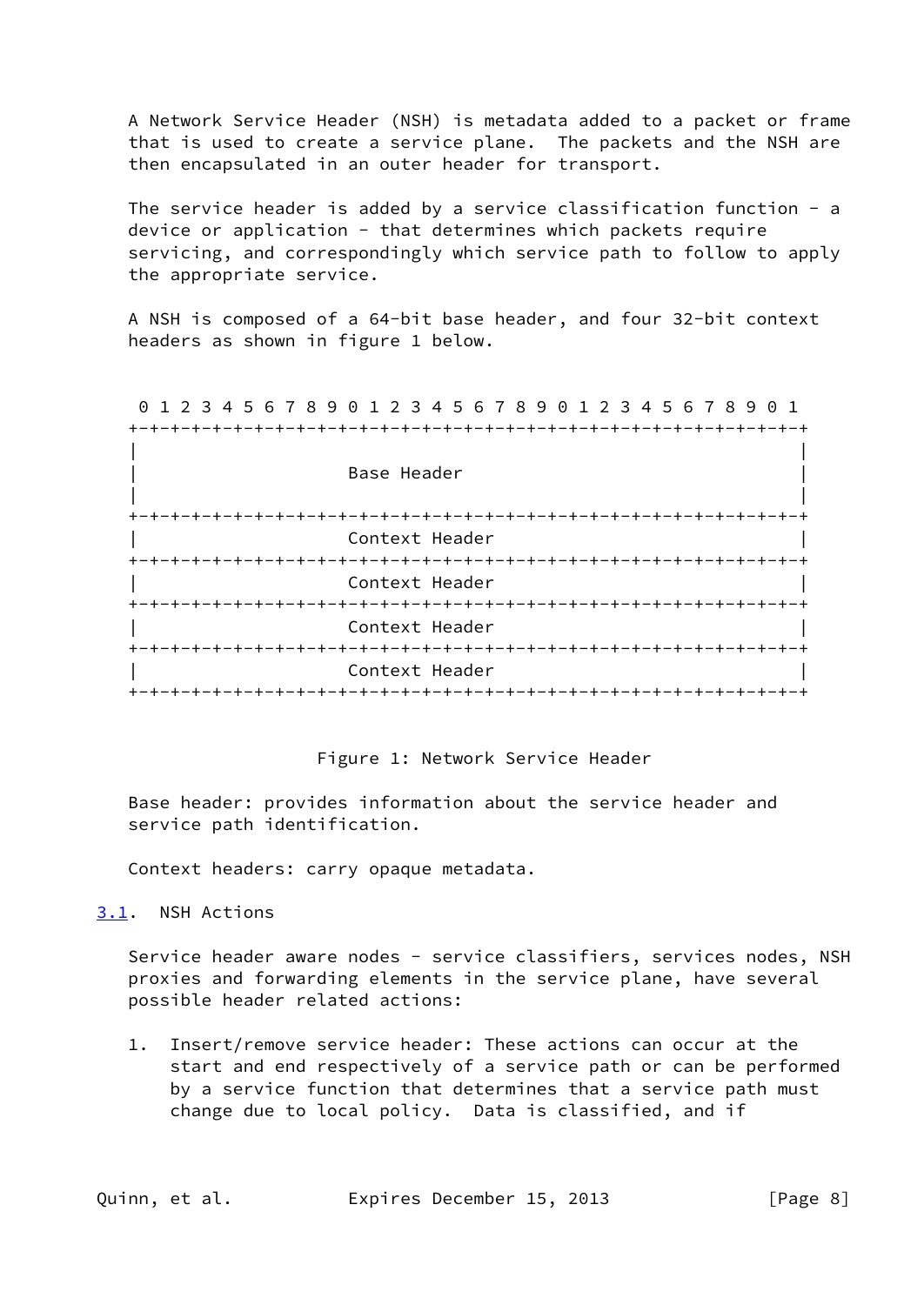<span id="page-9-1"></span>Internet-Draft Network Service Header June 2013

 determined to require servicing, a service header imposed. A service function can re-classify data as required. A service classifier MUST insert a NSH. At the end of a service chain, the last node operating on the service header MUST remove it. If a node performs re-classification that requires that results in a change of service path, it MUST remove the existing NSH and MUST imposes a new NSH with the base header reflecting the new path. The last node is signaled via the control plane, i.e. the next hop communicated by a control plane to the last node is "end of chain".

- 2. Forward based on header fields: The base header provides service chain information and is used by participating nodes to determine correct service path selection and forwarding as well as loop detection. Participating nodes MUST use the base header for selecting the next service in the service path.
- 3. Update a service header: Services MUST update service index. Service MAY update context headers if new/updated context is available. If an NSH proxy is in use (acting on behalf of a service for NSH actions), then the proxy MUST update service index and MAY update contexts.
- 4. Service policy selection: Service instances derive policy selection from the service header. Context shared in the service header can provide a range of service-relevant information such as traffic classification. Service functions SHOULD use NSH to select local service policy.

## <span id="page-9-0"></span>[3.2](#page-9-0). NSH Encapsulation

 Once the metadata is added to a packet, an outer encapsulation is used to forward the original packet and the associated metadata to the start of a service chain. The encapsulation serves two purposes:

- 1. Creates a topologically independent services plane. Packets are forwarded to the required services without changing the underlying network topology.
- 2. Non-participating network nodes simply forward the encapsulated packets as is.

 The service header is independent of the encapsulation used and is encapsulated in existing transports. The presence of NSH is indicated via protocol type in the outer encapsulation or, in the case of MPLS, the presence of the GAL label as defined in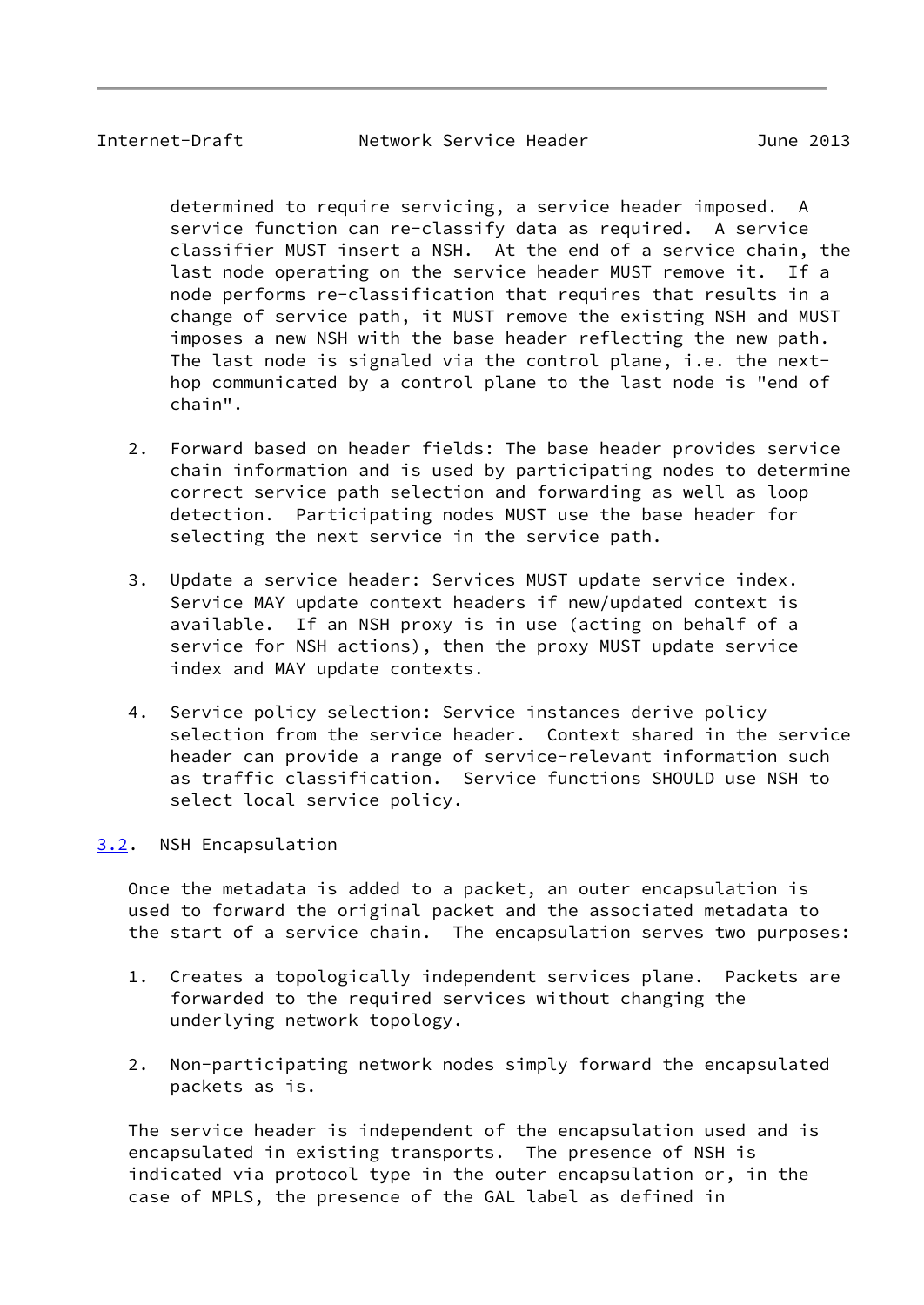[\[draft-guichard-mpls-metadata-00](https://datatracker.ietf.org/doc/pdf/draft-guichard-mpls-metadata-00)].

Quinn, et al. **Expires December 15, 2013** [Page 9]

<span id="page-10-1"></span>Internet-Draft Network Service Header June 2013

See [section 4](#page-11-0) for an example using GRE and NSH encapsulation.

### <span id="page-10-0"></span>[3.3](#page-10-0). NSH Usage

 NSH creates a dedicated service plane, that addresses many of the limitations highlighted in [section 2.2](#page-5-0). More specifically, NSH enables:

- 1. Topological Independence: Service forwarding occurs within the service plane, via a network overlay, the underlying network topology does not require modification. Services have a locator (e.g. IP address), to receive/send data within the service plane, the NSH header contains an identifier that is used to uniquely identify a service chain and the services within that chain.
- 2. Service Chaining: NSH contains forwarding information needed to realize a service path (see [section 4](#page-11-0) for header specifics). Furthermore, NSH provides the ability to monitor and troubleshoot a service chain, end-to-end via service-specific OAM messages. The service chain information can be used by administrators (via, for example a traffic analyzer) to verify (account, ensure correct chaining, provide reports, etc.) the chain specifics of packets being forwarded along a service chain.
- 3. Metadata Sharing: NSH provides a mechanism to carry shared metadata between network devices and services, and between services. The semantics of the shared metadata is communicated via a control plane to participating nodes. Examples of metadata include classification information used for policy enforcement and network context for forwarding post service delivery.
- 4. Transport Agnostic: NSH is transport independent and can be used with overlay and underlay forwarding topologies.

<span id="page-10-2"></span>[3.4](#page-10-2). NSH Proxy Nodes

 In order to support NSH unaware service nodes, an NSH proxy is used. The proxy node removes the NSH header and delivers, to the service,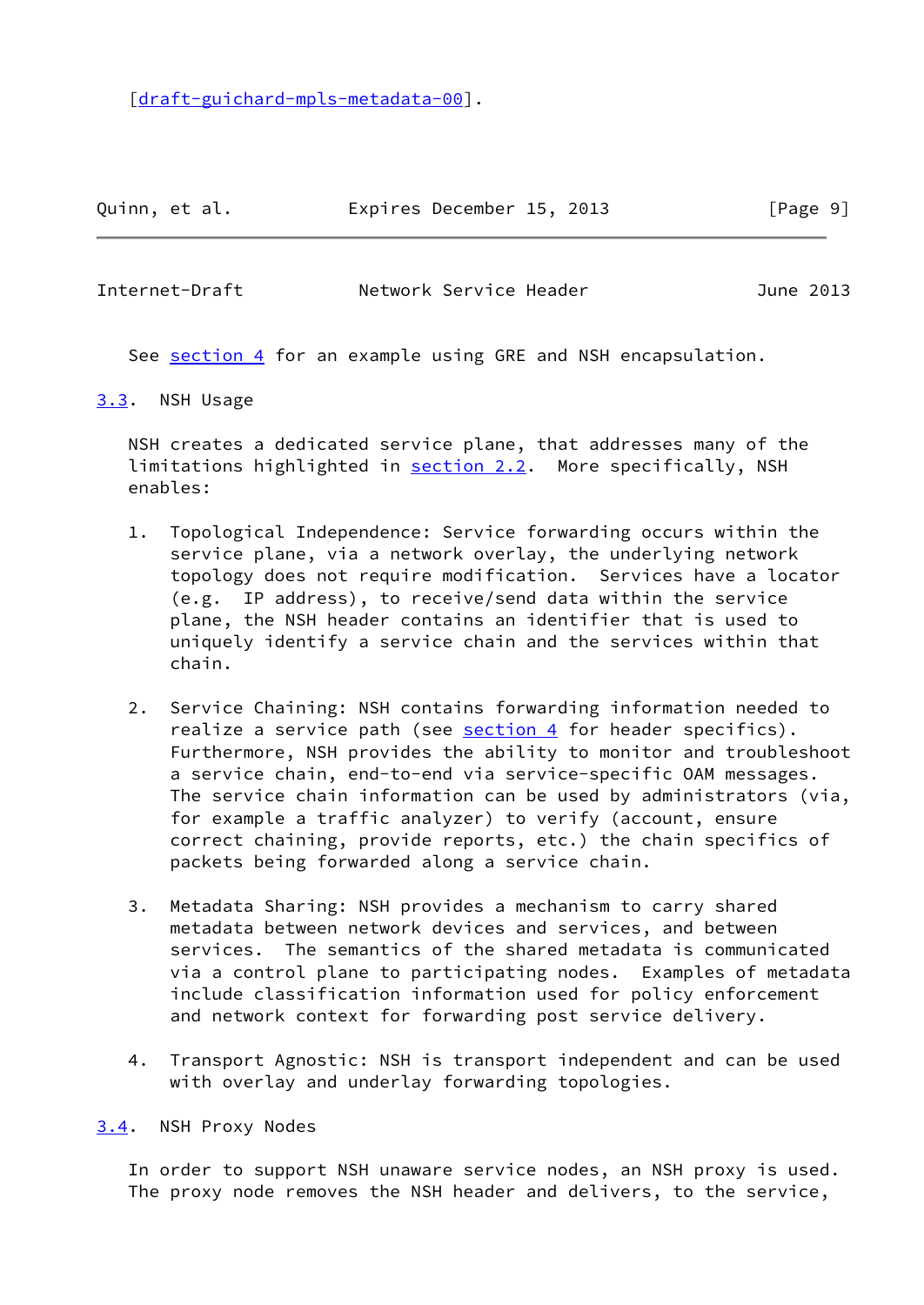the payload packet/frame via a local attachment circuit, typically a VLAN. NSH is re-imposed on packets returned to the proxy from the non-NSH aware service. For example a network node -- physical or virtual -- attached to the non-NSH service provides proxy functionality

An NSH proxy MUST perform NSH actions as described in [section 3.1](#page-8-0).

<span id="page-11-1"></span><span id="page-11-0"></span>

| Quinn, et al.                                                                             | Expires December 15, 2013                                            |   | [Page 10]     |
|-------------------------------------------------------------------------------------------|----------------------------------------------------------------------|---|---------------|
| Internet-Draft                                                                            | Network Service Header                                               |   | June 2013     |
| Header Format<br><u>4</u> .                                                               |                                                                      |   |               |
| Base Service Header:                                                                      |                                                                      |   |               |
| 0                                                                                         | 1<br>0 1 2 3 4 5 6 7 8 9 0 1 2 3 4 5 6 7 8 9 0 1 2 3 4 5 6 7 8 9 0 1 | 2 | 3             |
| O C R R R R R R  Protocol Type                                                            |                                                                      |   | Service Index |
|                                                                                           | Service path                                                         |   | Reserved      |
| Flags: 8<br>Protocol Type (PT): 16<br>Service Index: 8<br>Service path: 24<br>Reserved: 8 |                                                                      |   |               |

Figure 2: NSH Base Header

Base Header Field Descriptions

 O bit: Indicates that this packet is an operations and management (OAM) packet. Participating nodes MUST examine the payload and take appropriate action (i.e. return status information).

 C bit: Context headers MUST be present. When C is set, one or more contexts are in use (i.e. a value placed in a context is significant). The C bit specifies that their ordering and sizing is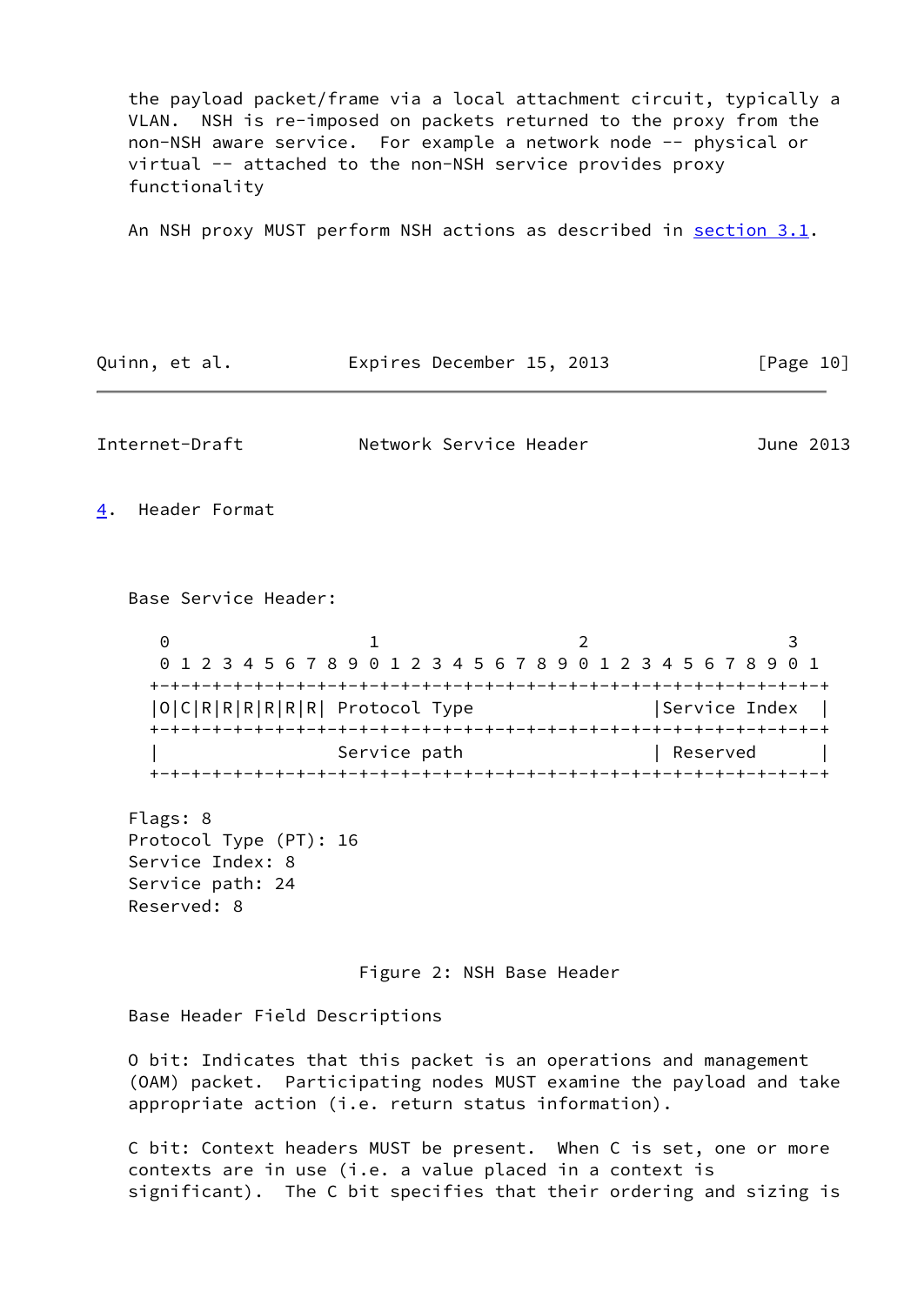as per figure 4: network platform (32 bits), network shared (32 bits), service platform (32 bits), service shared (32 bits).

 A C bit equal to zero indicates that no contexts are in use (although they MUST be present to ensure a fixed size header) and that they can be ignored.

 If a context header is not in use, the value of that context header MUST be zero.

All other flag fields are reserved.

 Protocol type: indicates the protocol type of the original packet or frame as per [**ETYPES**]

Service Index: TTL functionality and location within the service

|  | Quinn, et al. |  | Expires December 15, 2013 |  |  | [Page 11] |  |  |
|--|---------------|--|---------------------------|--|--|-----------|--|--|
|--|---------------|--|---------------------------|--|--|-----------|--|--|

Internet-Draft Network Service Header June 2013

 path. Service index MUST be decremented by service nodes or proxy nodes after performing required services. MAY be used in conjunction with service path for path selection. Service Index is also valuable when troubleshooting/reporting service path and indicates the location of a packet in a service chain.

 Service Path: identifies a service path. Participating node MUST use this identifier for path selection. An administrator can use the service path value for reporting and troubleshooting packets along a specific path.

Context Headers:

0 1 2 3 0 1 2 3 4 5 6 7 8 9 0 1 2 3 4 5 6 7 8 9 0 1 2 3 4 5 6 7 8 9 0 1 +-+-+-+-+-+-+-+-+-+-+-+-+-+-+-+-+-+-+-+-+-+-+-+-+-+-+-+-+-+-+-+-+ Context data +-+-+-+-+-+-+-+-+-+-+-+-+-+-+-+-+-+-+-+-+-+-+-+-+-+-+-+-+-+-+-+-+

Figure 3: Context Data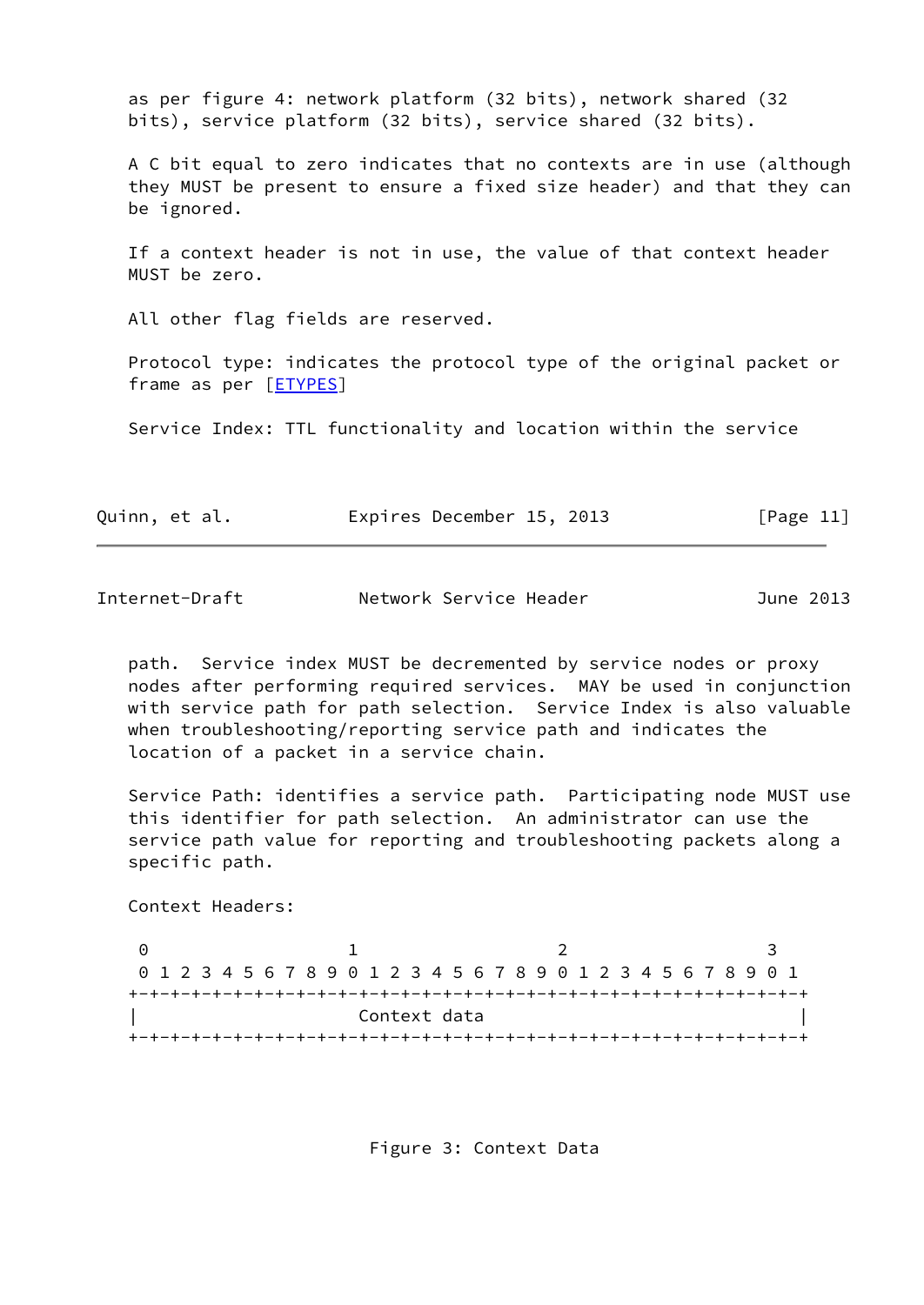| Θ |                                                                 |  |  |
|---|-----------------------------------------------------------------|--|--|
|   | 0 1 2 3 4 5 6 7 8 9 0 1 2 3 4 5 6 7 8 9 0 1 2 3 4 5 6 7 8 9 0 1 |  |  |
|   |                                                                 |  |  |
|   | Network Platform Context                                        |  |  |
|   |                                                                 |  |  |
|   | Network Shared Context                                          |  |  |
|   |                                                                 |  |  |
|   | Service Platform Context                                        |  |  |
|   |                                                                 |  |  |
|   | Service Shared Context                                          |  |  |
|   | -+-+-+-+-+-+-+-+-+-+-+-+-+-+-+-+-+-                             |  |  |

### Figure 4: Context Data Significance

 Network platform context: provides platform-specific metadata shared between network nodes.

 Network shared context: metadata relevant to any network node such as the result of edge classification.

Service platform context: provides service platform specific metadata

| Quinn, et al.  | Expires December 15, 2013 | $\lceil \text{Page 12} \rceil$ |
|----------------|---------------------------|--------------------------------|
|                |                           |                                |
| Internet-Draft | Network Service Header    | June 2013                      |

shared between service functions.

 Service shared context: metadata relevant to, and shared, between service functions.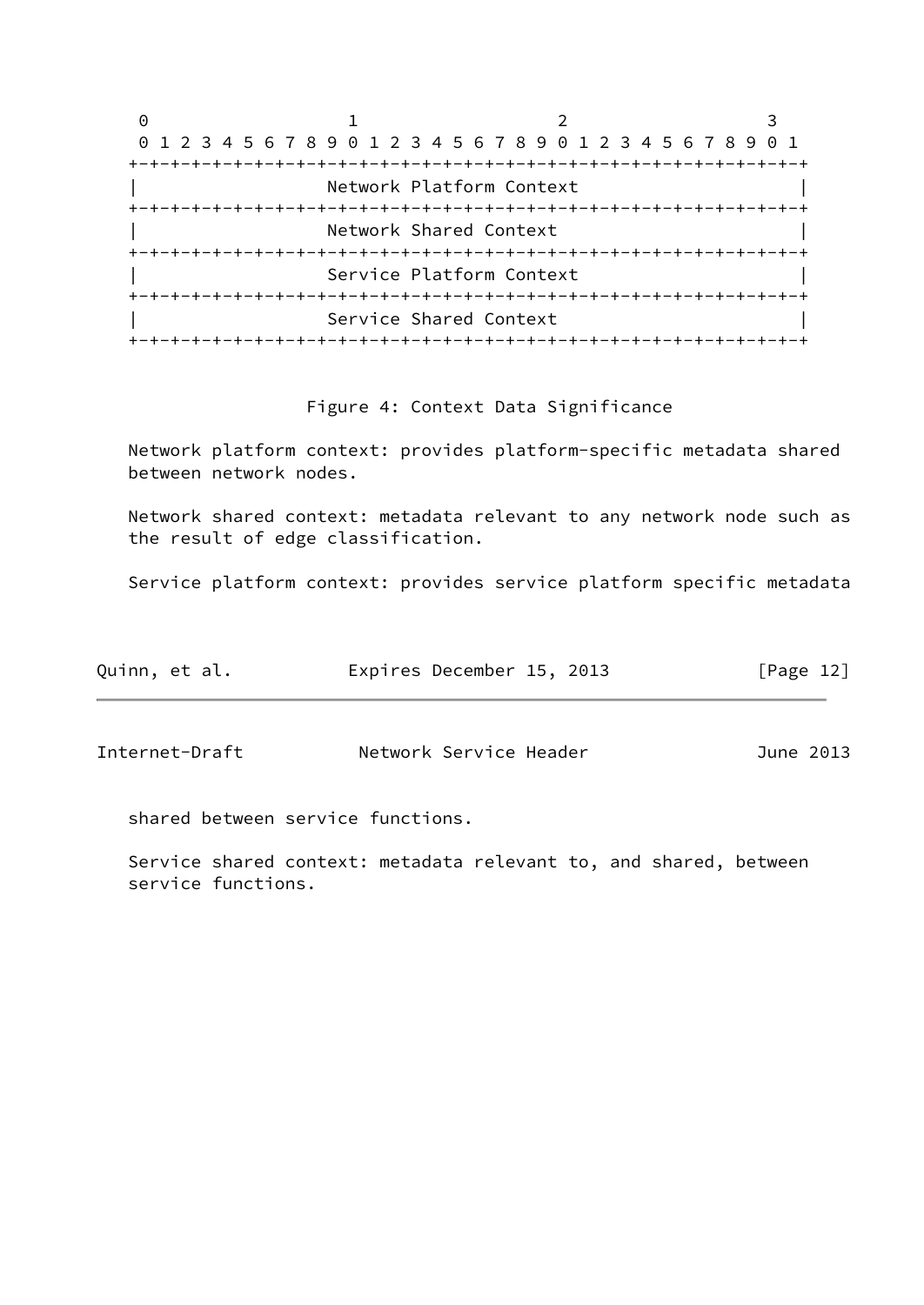<span id="page-14-1"></span><span id="page-14-0"></span>Internet-Draft Network Service Header June 2013 [5](#page-14-0). NSH Example: GRE IP Packet: +----------+--------------------+--------------------+ |L2 header | L3 header, proto=47|GRE header, PT=0xNSH| +----------+--------------------+--------------------+ |-------------+----------------+ NSH, PT=0x800 |original packet | |-------------+----------------+

Quinn, et al. **Expires December 15, 2013** [Page 13]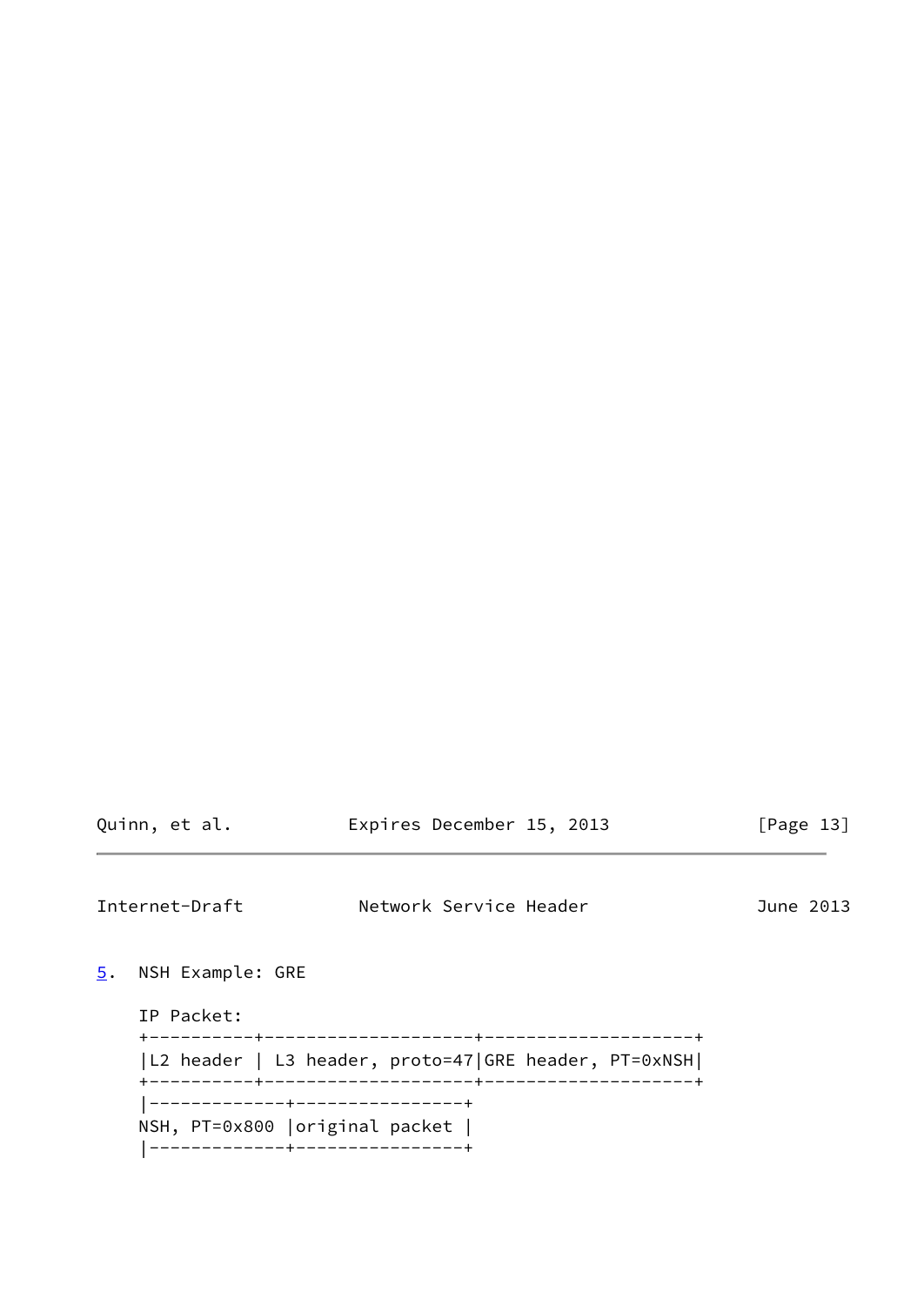L2 Frame: +----------+--------------------+---------------------+ |L2 header | L3 header, proto=47|GRE header, PT=0xNSH | +----------+--------------------+---------------------+ ---------------+---------------+ NSH, PT=0x6558 |original frame | ---------------+---------------+

Figure 5: GRE + NSH

 Note: 0xNSH is a placeholder for a NSH specific Ethertype that will be requested.

| Quinn, et al. | Expires December 15, 2013 | [Page 14] |
|---------------|---------------------------|-----------|
|               |                           |           |
|               |                           |           |

<span id="page-15-1"></span>Internet-Draft Network Service Header June 2013

### <span id="page-15-0"></span>[6](#page-15-0). Security Considerations

 As with many other protocols, NSH data can be spoofed or otherwise modified. In many deployments, NSH will be used in a controlled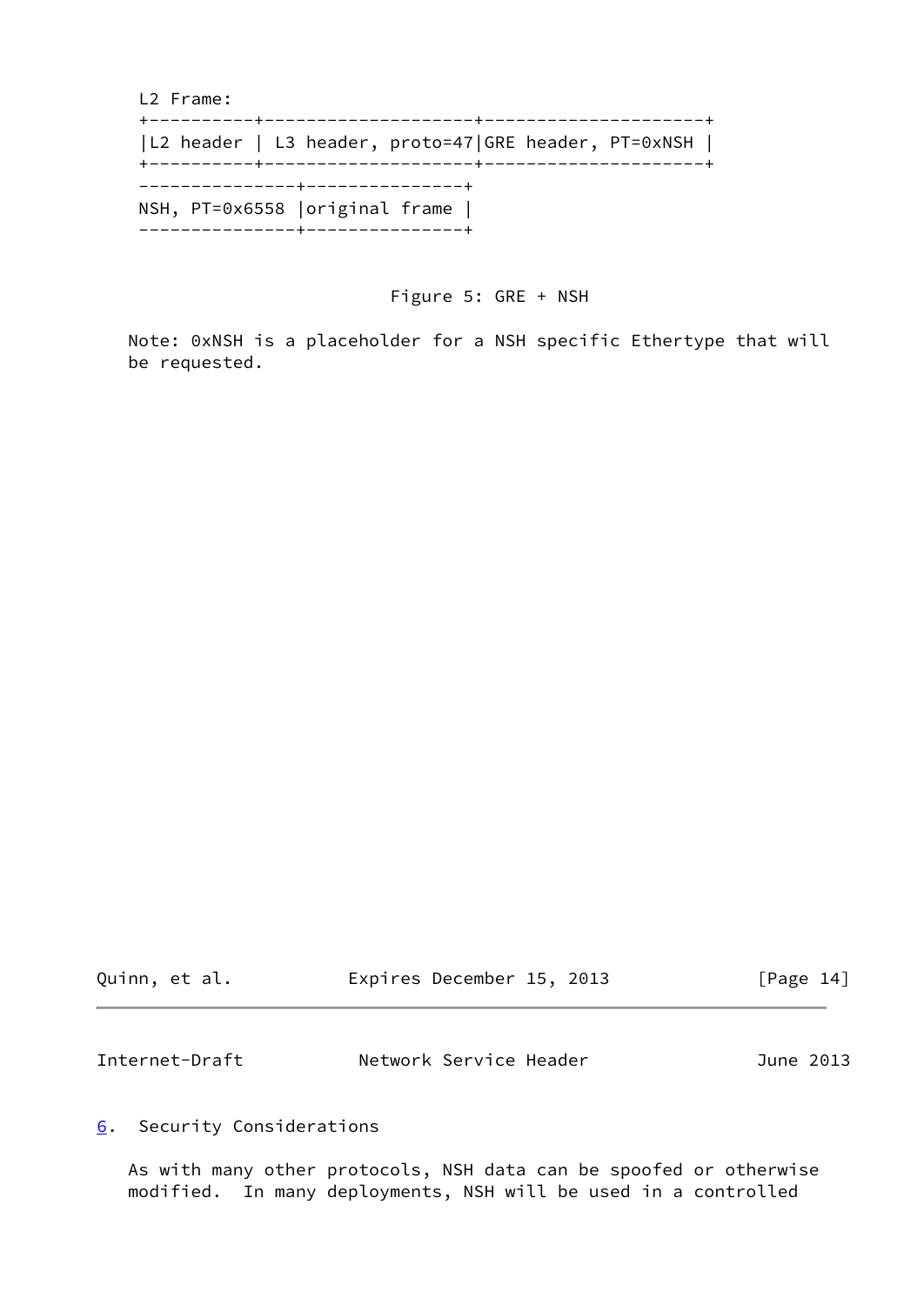environment, with trusted devices (e.g. a data center) thus mitigating the risk of unauthorized header manipulation.

 NSH is always encapsulated in a transport protocol and therefore, when required, existing security protocols that provide authenticity (e.g. [IPSec]) can be used.

 Similarly if confidentiality is required, existing encryption protocols can be used in conjunction with encapsulated NSH.

Quinn, et al. **Expires December 15, 2013** [Page 15]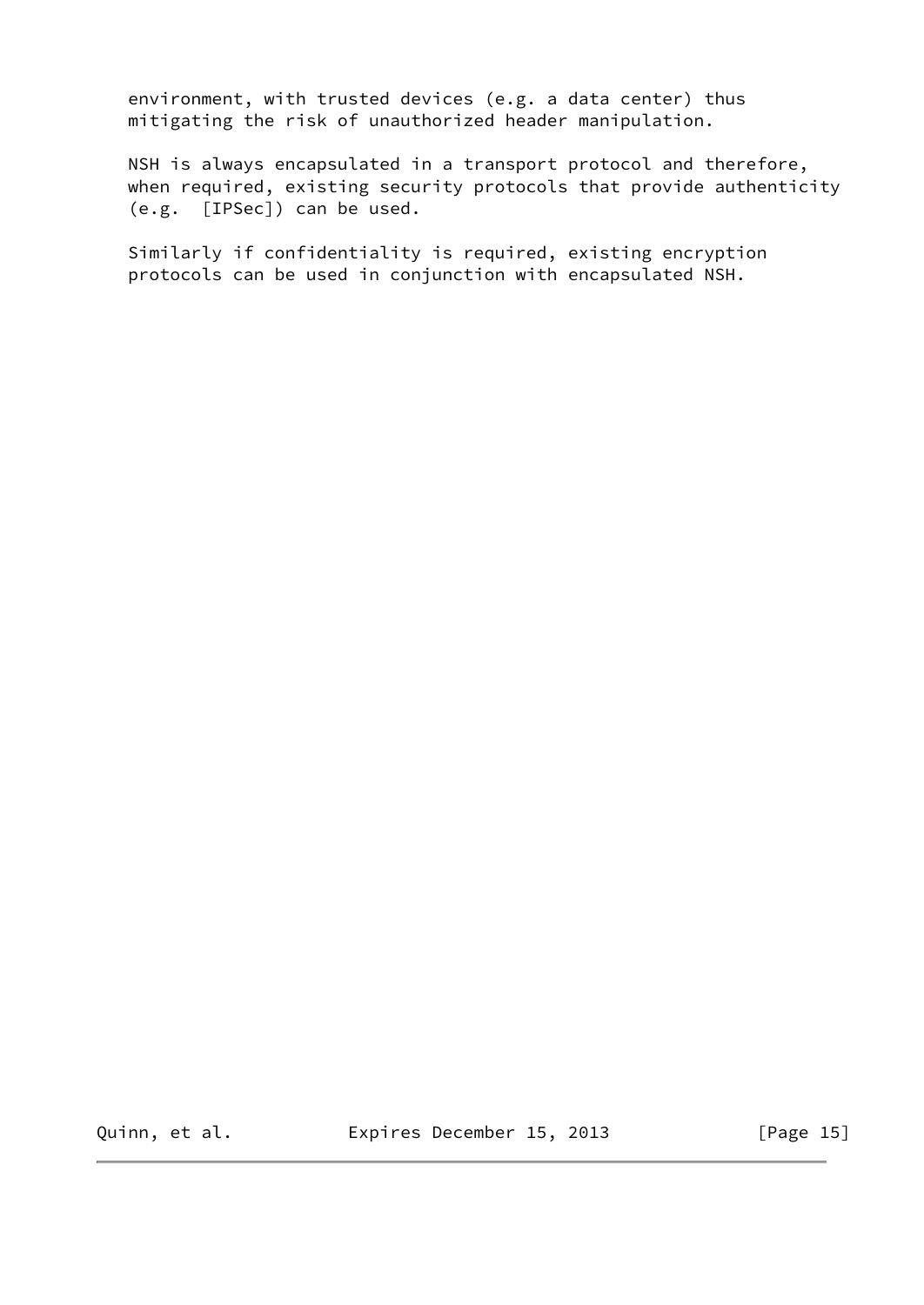<span id="page-17-1"></span><span id="page-17-0"></span>[7](#page-17-0). Acknowledgments

 The authors would like to thank Nagaraj Bagepalli, Abhijit Patra, Carlos Pignataro and Peter Bosch for their comments and contributions.

 A special thank you goes to David Ward and Tom Edsall for their guidance and feedback.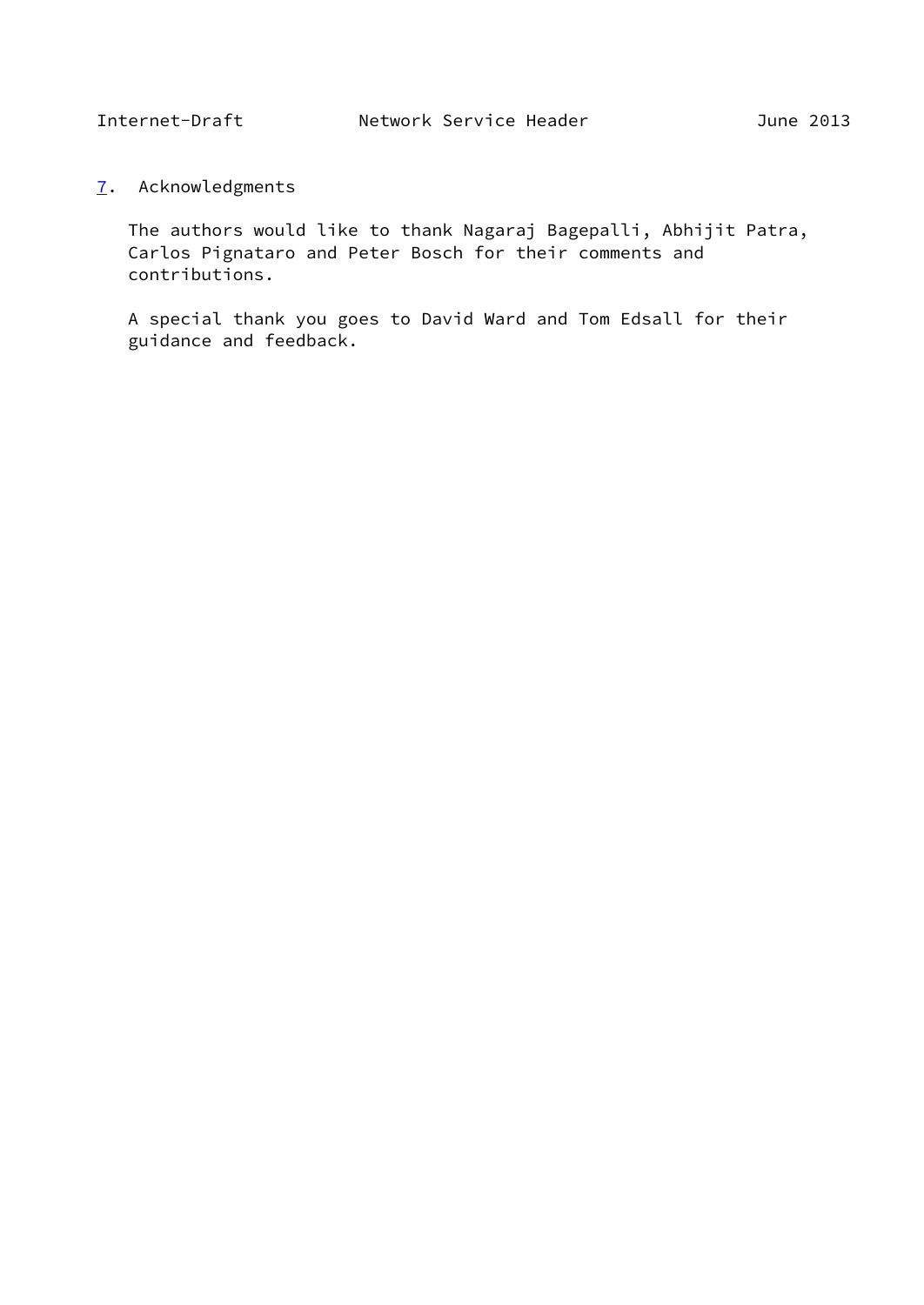<span id="page-18-1"></span>

| Internet-Draft | Network Service Header | June 2013 |
|----------------|------------------------|-----------|
|                |                        |           |

<span id="page-18-0"></span>[8](#page-18-0). IANA Considerations

An IEEE EtherType will be requested for NSH.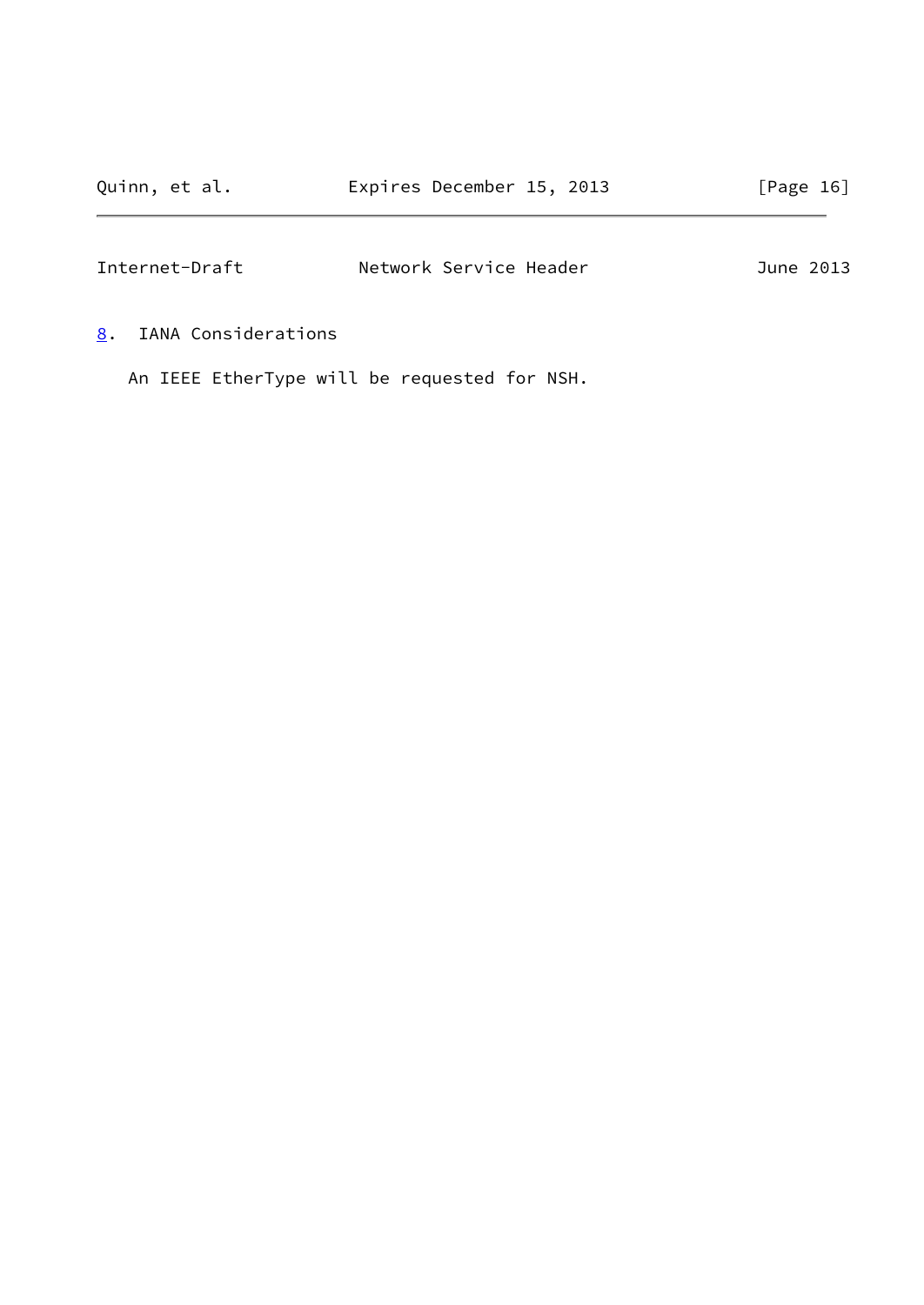| Quinn, et al. | Expires December 15, 2013 | [Page $17$ ] |
|---------------|---------------------------|--------------|
|---------------|---------------------------|--------------|

<span id="page-19-1"></span>Internet-Draft Network Service Header June 2013

### <span id="page-19-0"></span>[9](#page-19-0). References

<span id="page-19-2"></span>[9.1](#page-19-2). Normative References

- [RFC0791] Postel, J., "Internet Protocol", STD 5, [RFC 791](https://datatracker.ietf.org/doc/pdf/rfc791), September 1981.
- [RFC2119] Bradner, S., "Key words for use in RFCs to Indicate Requirement Levels", [BCP 14](https://datatracker.ietf.org/doc/pdf/bcp14), [RFC 2119](https://datatracker.ietf.org/doc/pdf/rfc2119), March 1997.
- <span id="page-19-4"></span><span id="page-19-3"></span>[9.2](#page-19-3). Informative References
	- [ETYPES] The IEEE Registration Authority, "IEEE 802 Numbers", 2012, <[http://www.iana.org/assignments/ieee-802-numbers/](http://www.iana.org/assignments/ieee-802-numbers/ieee-802-numbers.xml) [ieee-802-numbers.xml>](http://www.iana.org/assignments/ieee-802-numbers/ieee-802-numbers.xml).
	- [RFC2784] Farinacci, D., Li, T., Hanks, S., Meyer, D., and P. Traina, "Generic Routing Encapsulation (GRE)", [RFC 2784](https://datatracker.ietf.org/doc/pdf/rfc2784), March 2000.
	- [RFC6071] Frankel, S. and S. Krishnan, "IP Security (IPsec) and Internet Key Exchange (IKE) Document Roadmap", [RFC 6071](https://datatracker.ietf.org/doc/pdf/rfc6071), February 2011.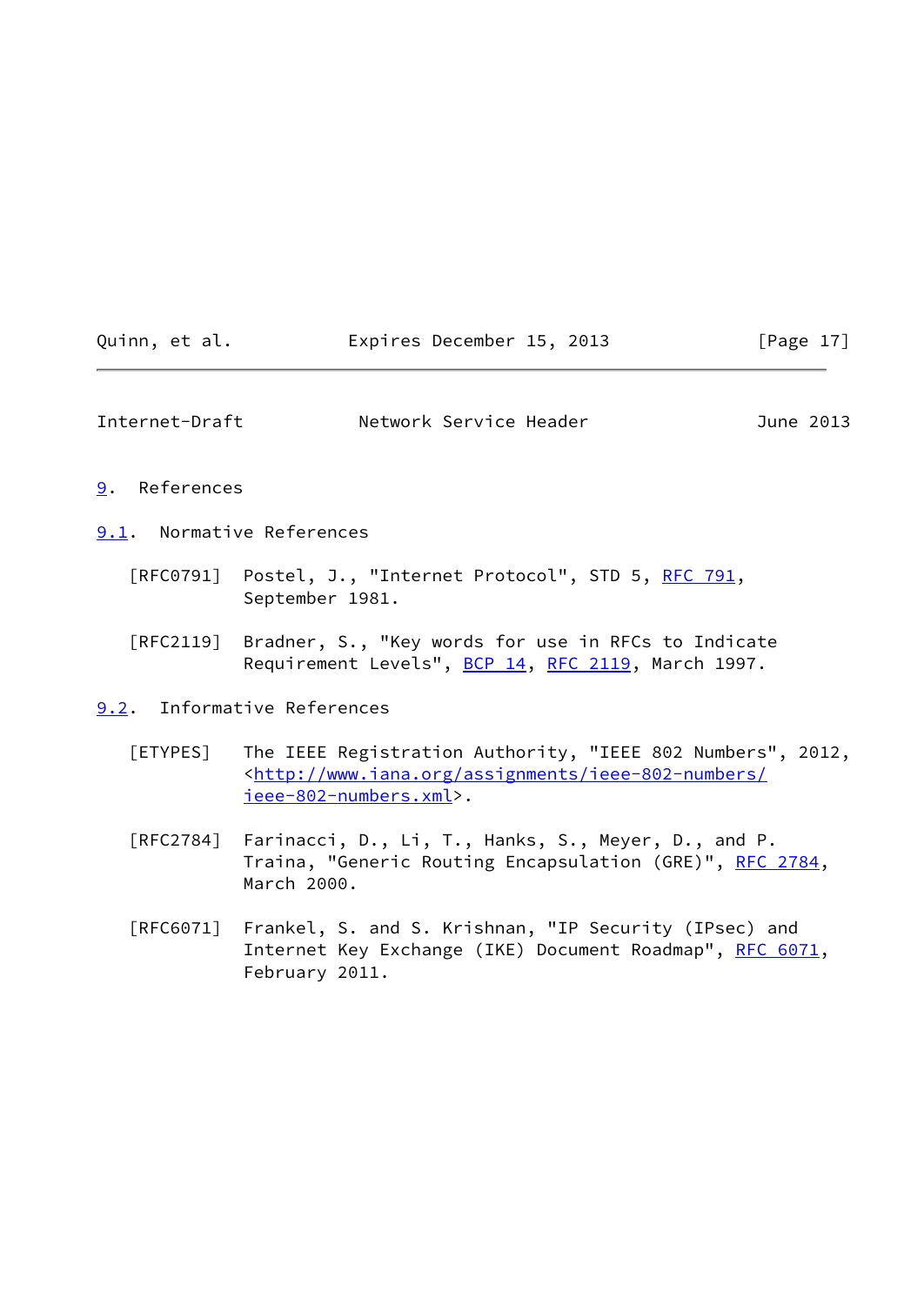<span id="page-20-0"></span>

| Quinn, et al.                         | Expires December 15, 2013 | [Page 18] |
|---------------------------------------|---------------------------|-----------|
| Internet-Draft                        | Network Service Header    | June 2013 |
| Authors' Addresses                    |                           |           |
| Paul Quinn<br>Cisco Systems, Inc.     |                           |           |
| Email: paulq@cisco.com                |                           |           |
| Rex Fernando<br>Cisco Systems, Inc.   |                           |           |
| Email: rex@cisco.com                  |                           |           |
| Jim Guichard<br>Cisco Systems, Inc.   |                           |           |
| Email: jguichar@cisco.com             |                           |           |
| Surendra Kumar<br>Cisco Systems, Inc. |                           |           |
| Email: smkumar@cisco.com              |                           |           |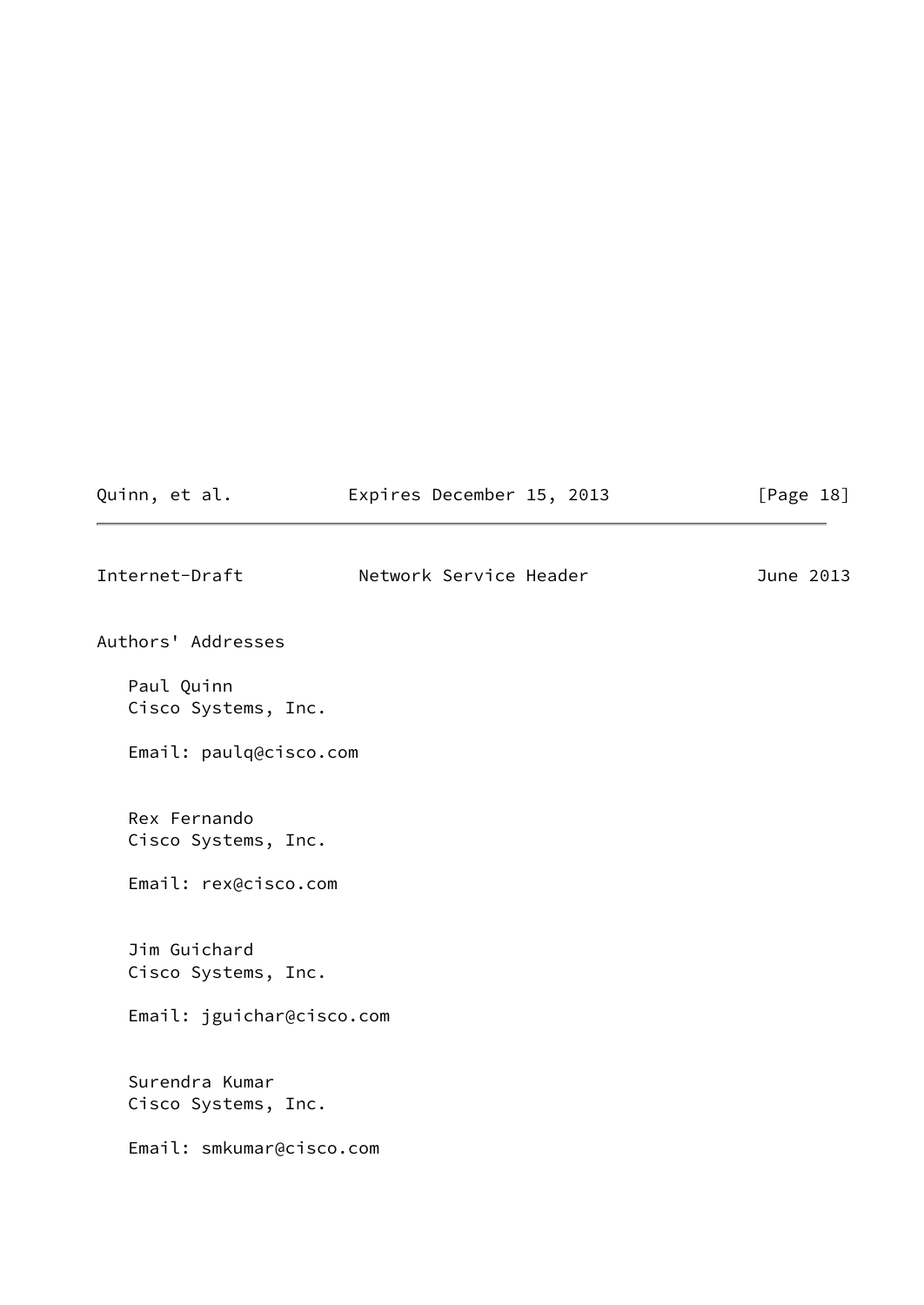| Abhishek Chauhan<br>Citrix          |
|-------------------------------------|
| Email: Abhishek.Chauhan@citrix.com  |
| Michael Smith<br>Insieme Networks   |
| Email: michsmit@insiemenetworks.com |
| Navindra Yadav                      |
| Insieme Networks                    |
| Email: nyadav@insiemenetworks.com   |
|                                     |
|                                     |
|                                     |

| Quinn, et al.                 | Expires December 15, 2013 | [Page 19] |
|-------------------------------|---------------------------|-----------|
| Internet-Draft                | Network Service Header    | June 2013 |
| Brad McConnell<br>Rackspace   |                           |           |
| Email: bmcconne@rackspace.com |                           |           |